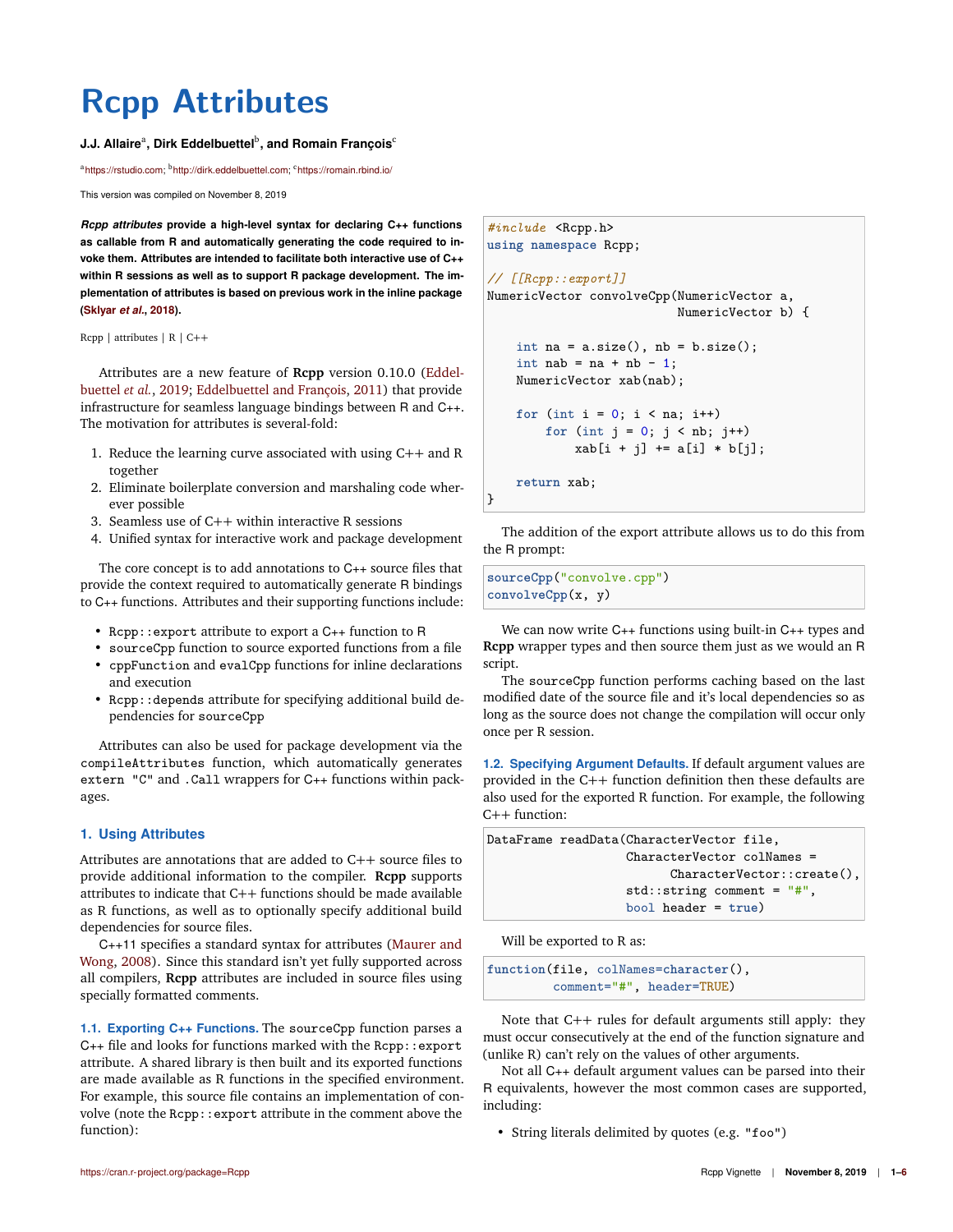- Decimal numeric values (e.g. 10 or 4.5)
- Pre-defined constants including true, false, R\_NilValue, NA\_STRING, NA\_INTEGER, NA\_REAL, and NA\_LOGICAL.
- Selected vector types (CharacterVector, IntegerVector, and NumericVector) instantiated using the ::create static member function.
- Matrix types instantiated using the rows, cols constructor.

**1.3. Signaling Errors.** Within R code the stop function is typically used to signal errors. Within R extensions written in C the Rf error function is typically used. However, within C++ code you cannot safely use Rf\_error because it results in a longjmp over any C++ destructors on the stack.

The correct way to signal errors within C++ functions is to throw an Rcpp::exception. For example:

```
if (unexpectedCondition)
   throw Rcpp::exception("Unexpected "
                          "condition occurred");
```
There is also an Rcpp::stop function that is shorthand for throwing an Rcpp::exception. For example:

```
if (unexpectedCondition)
    Rcpp::stop("Unexpected condition occurred");
```
In both cases the C++ exception will be caught by **Rcpp** prior to returning control to R and converted into the correct signal to R that execution should stop with the specified message.

You can similarly also signal warnings with the Rcpp:: warning function:

| if (unexpectedCondition)                        |  |
|-------------------------------------------------|--|
| Rcpp::warning("Unexpected condition occurred"); |  |

**1.4. Supporting User Interruption.** If your function may run for an extended period of time, users will appreciate the ability to interrupt it's processing and return to the REPL. This is handled automatically for R code (as R checks for user interrupts periodically during processing) however requires explicit accounting for in C and C++ extensions to R. To make computations interrupt-able, you should periodically call the Rcpp::checkUserInterrupt function, for example:

```
for (int i=0; i<1000000; i++) {
    // check for interrupt every 1000 iterations
    if (i % 1000 == 0)
        Rcpp::checkUserInterrupt();
    // ...do some expensive work...
}
```
A good guideline is to call Rcpp::checkUserInterrupt every 1 or 2 seconds that your computation is running. In the above code, if the user requests an interrupt then an exception is thrown and the attributes wrapper code arranges for the user to be returned to the REPL.

Note that R provides a C API for the same purpose (R\_CheckUserInterrupt) however this API is not safe to use in C++ code as it uses longjmp to exit the current scope, bypassing any C++ destructors on the stack. The Rcpp::checkUserInterrupt function is provided as a safe alternative for C++ code.

To embed chunks of R code within a C++ source file you include the R code within a block comment that has the prefix of /\*\*\* R. For example:

*/\*\*\* R # Call the fibonacci function defined in C++*

*fibonacci(10)*

*\*/*

Multiple R code chunks can be included in a C++ file. The sourceCpp function will first compile the C++ code into a shared library and then source the embedded R code.

**1.6. Modifying Function Names.** You can change the name of an exported function as it appears to R by adding a name parameter to Rcpp::export. For example:

```
// [[Rcpp::export(name = ".convolveCpp")]]
NumericVector convolveCpp(NumericVector a,
                          NumericVector b)
```
Note that in this case since the specified name is prefaced by a . the exported R function will be hidden. You can also use this method to provide implementations of S3 methods (which wouldn't otherwise be possible because C++ functions can't contain a '.' in their name).

**1.7. Function Requirements.** Functions marked with the Rcpp::export attribute must meet several requirements to be correctly handled:

- Be defined in the global namespace (i.e. not within a C++ namespace declaration)
- Have a return type that is either void or compatible with Rcpp::wrap and parameter types that are compatible with Rcpp::as (see sections 3.1 and 3.2 of the 'Rcpp-jss-2011' vignette for more details).
- Use fully qualified type names for the return value and all parameters. Rcpp types may however appear without a namespace qualifier (i.e. DataFrame is okay as a type name but std::string must be specified fully).

**1.8. Random Number Generation.** R functions implemented in C or C++ need to be careful to surround use of internal random number generation routines (e.g. unif\_rand) with calls to GetRNGstate and PutRNGstate.

Within **Rcpp**, this is typically done using the RNGScope class. However, this is not necessary for C++ functions exported using attributes because an RNGScope is established for them automatically. Note that **Rcpp** implements RNGScope using a counter, so it's still safe to execute code that may establish it's own RNGScope (such as the **Rcpp** sugar functions that deal with random number generation).

The overhead associated with using RNGScope is negligible (only a couple of milliseconds) and it provides a guarantee that all C++ code will inter-operate correctly with R's random number generation. If you are certain that no C++ code will make use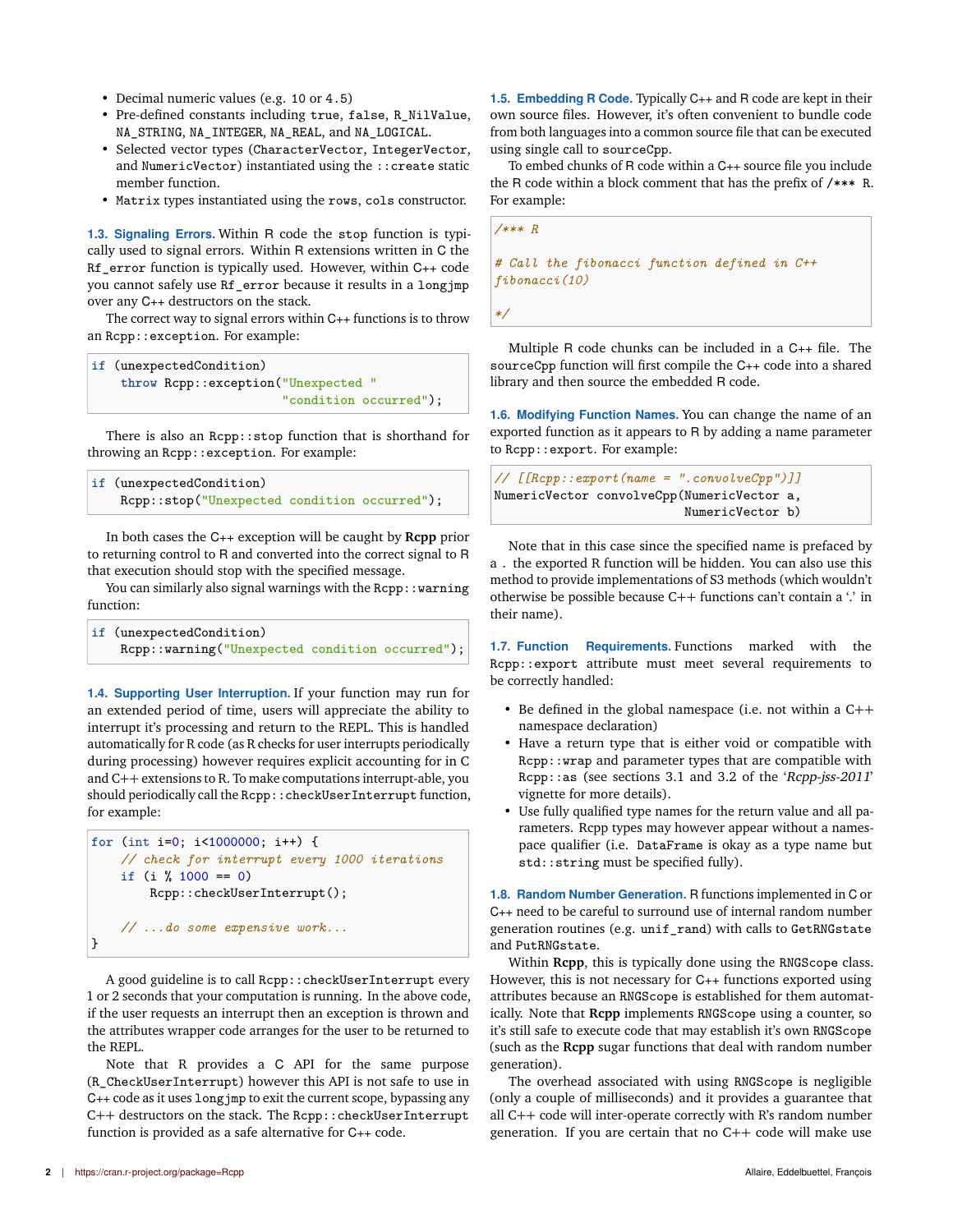of random number generation and the 2ms of execution time is meaningful in your context, you can disable the automatic injection of RNGScope using the rng parameter of the Rcpp::export attribute. For example:

```
// [[Rcpp::export(rng = false)]]
double myFunction(double input) {
    // ...code that never uses the
    // R random number generation...
}
```
**1.9. Importing Dependencies.** It's also possible to use the Rcpp::depends attribute to declare dependencies on other packages. For example:

```
// [[Rcpp::depends(RcppArmadillo)]]
#include <RcppArmadillo.h>
using namespace Rcpp;
// [[Rcpp::export]]
List fastLm(NumericVector yr, NumericMatrix Xr) {
    int n = xr.nrow(), k = xr.ncol();
    arma::mat X(Xr.begin(), n, k, false);
    arma::colvec y(yr.begin(), yr.size(), false);
    arma::colvec coef = arma::solve(X, y);arma::colvec rd = y - X*coef;double sig2 =
      arma::as_scalar(arma::trans(rd)*rd/(n-k));
    arma::colvec sderr = arma::sqrt(sig2 *
      arma::diagvec(arma::inv(arma::trans(X)*X)));
    return List::create(Named("coef") = coef,
                        Named("sderr")= sderr);
}
```
The inclusion of the Rcpp::depends attribute causes sourceCpp to configure the build environment to correctly compile and link against the **RcppArmadillo** package. Source files can declare more than one dependency either by using multiple Rcpp::depends attributes or with syntax like this:

*// [[Rcpp::depends(Matrix, RcppArmadillo)]]*

Dependencies are discovered both by scanning for package include directories and by invoking **inline** plugins if they are available for a package.

Note that while the Rcpp::depends attribute establishes dependencies for sourceCpp, it's important to note that if you include the same source file in an R package these dependencies must still be listed in the Imports and/or LinkingTo fields of the package DESCRIPTION file.

**1.10. Sharing Code.** The core use case for sourceCpp is the compilation of a single self-contained source file. Code within this file can import other C++ code by using the Rcpp:: depends attribute as described above.

The recommended practice for sharing  $C++$  code across many uses of sourceCpp is therefore to create an R package to wrap the C++ code. This has many benefits not the least of which is easy distribution of shared code. More information on creating packages that contain C++ code is included in the Package Development section below.

*1.10.1. Shared Code in Header Files.* If you need to share a small amount of C++ code between source files compiled with sourceCpp and the option of creating a package isn't practical, then you can also share code using local includes of C++ header files. To do this, create a header file with the definition of shared functions, classes, enums, etc. For example:

```
#ifndef __UTILITIES__
#define __UTILITIES__
inline double timesTwo(double x) {
   return x * 2;
}
#endif // __UTILITIES__
```
Note the use of the #ifndef include guard, this is important to ensure that code is not included more than once in a source file. You should use an include guard and be sure to pick a unique name for the corresponding #define.

Also note the use of the inline keyword preceding the function. This is important to ensure that there are not multiple definitions of functions included from header files. Classes fully defined in header files automatically have inline semantics so don't require this treatment.

To use this code in a source file you'd just include it based on it's relative path (being sure to use " as the delimiter to indicate a local file reference). For example:

```
#include "shared/utilities.hpp"
// [[Rcpp::export]]
double transformValue(double x) {
    return timesTwo(x) * 10;
}
```
*1.10.2. Shared Code in C++ Files.* When scanning for locally included header files sourceCpp also checks for a corresponding implementation file and automatically includes it in the compilation if it exists.

This enables you to break the shared code entirely into it's own source file. In terms of the above example, this would mean having only a function declaration in the header:

```
#ifndef __UTILITIES__
#define __UTILITIES__
double timesTwo(double x);
#endif // __UTILITIES__
```
Then actually defining the function in a separate source file with the same base name as the header file but with a .cpp extension (in the above example this would be utilities.cpp):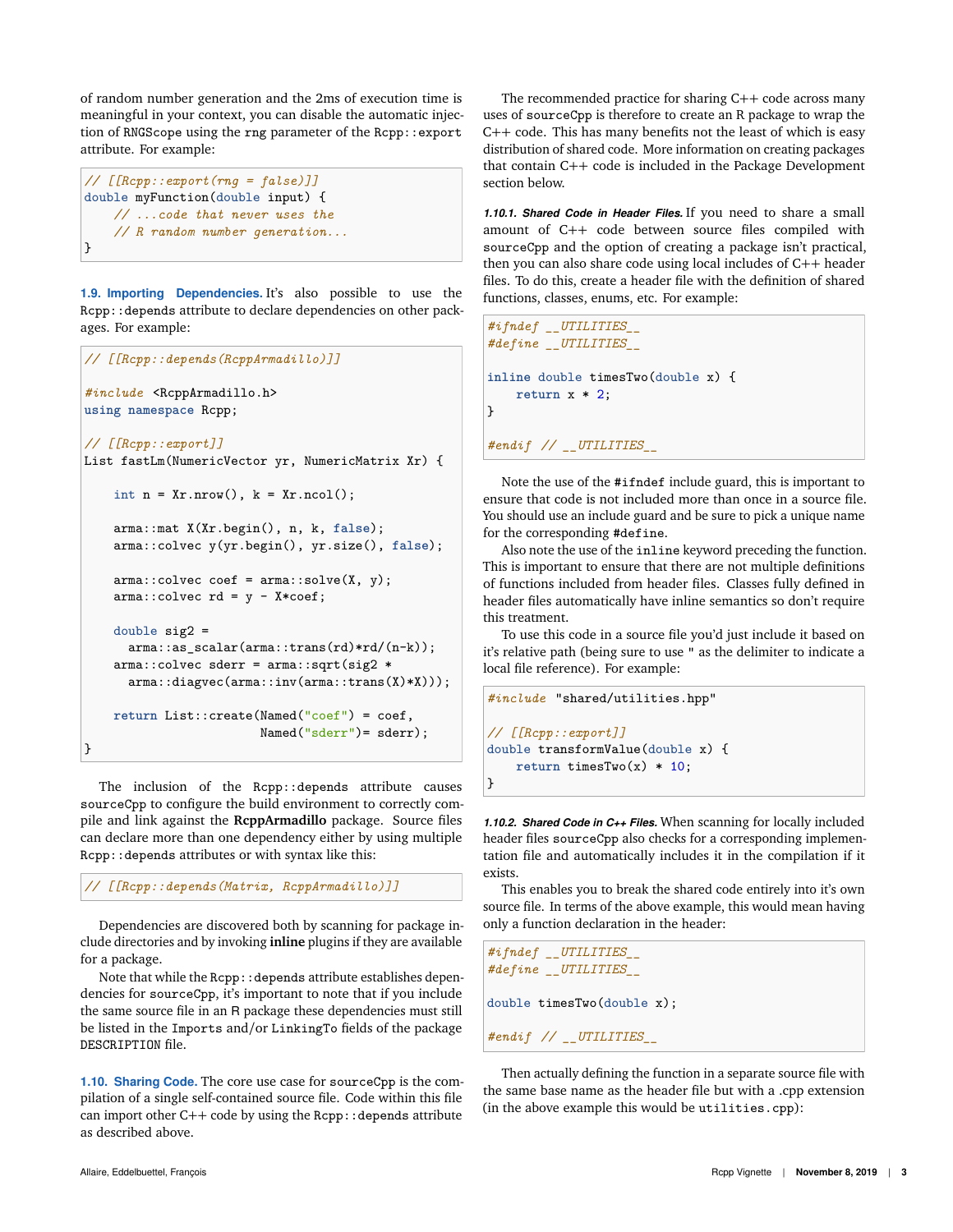```
#include "utilities.hpp"
double timesTwo(double x) {
    return x * 2;
}
```
It's also possible to use attributes to declare dependencies and exported functions within shared header and source files. This enables you to take a source file that is typically used standalone and include it when compiling another source file.

Note that since additional source files are processed as separate translation units the total compilation time will increase proportional to the number of files processed. From this standpoint it's often preferable to use shared header files with definitions fully inlined as demonstrated above.

Note also that embedded R code is only executed for the main source file not those referenced by local includes.

**1.11. Including C++ Inline.** Maintaining C++ code in it's own source file provides several benefits including the ability to use C++ aware text-editing tools and straightforward mapping of compilation errors to lines in the source file. However, it's also possible to do inline declaration and execution of C++ code.

There are several ways to accomplish this, including passing a code string to sourceCpp or using the shorter-form cppFunction or evalCpp functions. For example:

```
cppFunction('
 int fibonacci(const int x) {
   if (x < 2)return x;
    else
     return (fibonacci(x-1)) + fibonacci(x-2);}
')
evalCpp('std::numeric_limits<double>::max()')
```
You can also specify a depends parameter to cppFunction or evalCpp:

**cppFunction**(depends='RcppArmadillo', code='...')

### **2. Package Development**

One of the goals of **Rcpp** attributes is to simultaneously facilitate ad-hoc and interactive work with C++ while also making it very easy to migrate that work into an R package. There are several benefits of moving code from a standalone C++ source file to a package:

- 1. Your code can be made available to users without C++ development tools (at least on Windows or Mac OS X where binary packages are common)
- 2. Multiple source files and their dependencies are handled automatically by the R package build system
- 3. Packages provide additional infrastructure for testing, documentation and consistency

**2.1. Package Creation.** To create a package that is based on **Rcpp** you should follow the guidelines in the 'Rcpp-package' vignette. For a new package this is most conveniently done using the Rcpp.package.skeleton function.

To generate a new package with a simple hello, world function that uses attributes you can do the following:

```
Rcpp.package.skeleton("NewPackage",
                      attributes = TRUE)
```
To generate a package based on C++ files that you've been using with sourceCpp you can use the cpp\_files parameter:

```
Rcpp.package.skeleton("NewPackage",
                      example_code = FALSE,
                      cpp_files = c("convolve.cpp"))
```
**2.2. Specifying Dependencies.** Once you've migrated C++ code into a package, the dependencies for source files are derived from the Imports and LinkingTo fields in the package DESCRIPTION file rather than the Rcpp::depends attribute. Some packages also require the addition of an entry to the package NAMESPACE file to ensure that the package's shared library is loaded prior to callers using the package. For every package you import C++ code from (including **Rcpp**) you need to add these entries.

Packages that provide only C++ header files (and no shared library) need only be referred to using LinkingTo. You should consult the documentation for the package you are using for the requirements particular to that package.

For example, if your package depends on **Rcpp** you'd have the following entries in the DESCRIPTION file:

Imports: Rcpp (**>**= 0.11.4) LinkingTo: Rcpp

And the following entry in your NAMESPACE file:

importFrom(Rcpp, evalCpp)

If your package additionally depended on the **BH** (Boost headers) package you'd just add an entry for **BH** to the LinkingTo field since **BH** is a header-only package:

| Imports: $\text{Rcpp}$ (>= 0.11.4) |  |
|------------------------------------|--|
| LinkingTo: Rcpp, BH                |  |

**2.3. Exporting R Functions.** Within interactive sessions you call the sourceCpp function on individual files to export C++ functions into the global environment. However, for packages you call a single utility function to export all C++ functions within the package.

The compileAttributes function scans the source files within a package for export attributes and generates code as required. For example, executing this from within the package working directory:

**compileAttributes**()

Results in the generation of the following two source files:

- src/RcppExports.cpp The extern "C" wrappers required to call exported C++ functions within the package.
- $R/ReppExpress. R The . Call wrappers required to call the$ extern "C" functions defined in RcppExports.cpp.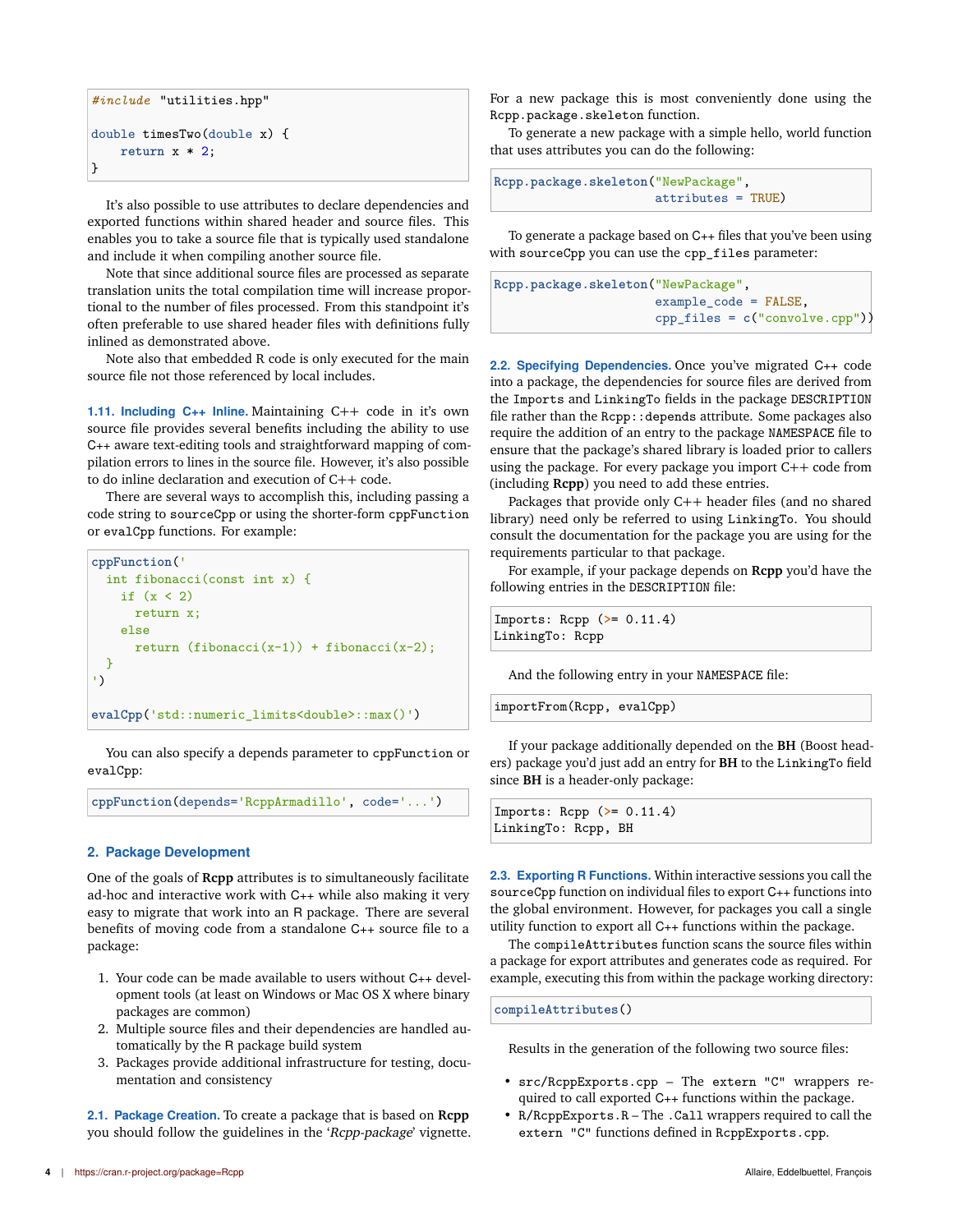You should re-run compileAttributes whenever functions are added, removed, or have their signatures changed. Note that if you are using either RStudio or **devtools** to build your package then the compileAttributes function is called automatically whenever your package is built.

The compileAttributes function deals only with exporting C++ functions to R. If you want the functions to additionally be publicly available from your package's namespace another step may be required. Specifically, if your package NAMESPACE file does not use a pattern to export functions then you should add an explicit entry to NAMESPACE for each R function you want publicly available.

**2.4. Package Init Functions.** Rcpp attribute compilation will automatically generate a package R\_init function that does native routine registration as described here: https://cran.r-project.org/doc/ manuals/r-release/R-exts.html#Registering-native-routines.

You may however want to add additional C++ code to the package initialization sequence. To do this, you can add the [[Rcpp::init]] attribute to functions within your package. For example:

```
// [[Rcpp::init]]
void my_package_init(DllInfo *dll) {
  // initialization code here
}
```
In this case, a call to my\_package\_init() will be added to the end of the automatically generated R\_init function within RcppExports.cpp. For example:

```
void my_package_init(DllInfo *dll);
RcppExport void R_init_pkgname(DllInfo *dll) {
    R_registerRoutines(dll, NULL, CallEntries, NULL,
    R_useDynamicSymbols(dll, FALSE);
    my_package_init(dll);
}
```
**2.5. Types in Generated Code.** In some cases the signatures of the C++ functions that are generated within RcppExports.cpp may have additional type requirements beyond the core standard library and **Rcpp** types (e.g. CharacterVector, NumericVector, etc.). Examples might include convenience typedefs, as/wrap handlers for marshaling between custom types and SEXP, or types wrapped by the Rcpp XPtr template.

In this case, you can create a header file that contains these type definitions (either defined inline or by including other headers) and have this header file automatically included in RcppExports.cpp. Headers named with the convention pkgname\_types are automatically included along with the generated C++ code. For example, if your package is named **fastcode** then any of the following header files would be automatically included in RcppExports.cpp:

```
src/fastcode_types.h
src/fastcode_types.hpp
inst/include/fastcode_types.h
inst/include/fastcode_types.hpp
```
There is one other mechanism for type visibility in RcppExports.cpp. If your package provides a master include file for consumption by C++ clients then this file will also be automatically included. For example, if the **fastcode** package had a C++ API and the following header file:

inst/include/fastcode.h

This header file will also automatically be included in RcppExports.cpp. Note that the convention of using .h for header files containing C++ code may seem unnatural, but this comes from the recommended practices described in 'Writing <sup>R</sup> Extensions' (R Core Team, 2018).

**2.6. Roxygen Comments.** The **roxygen2** package (Wickham *et al.*, 2018) provides a facility for automatically generating R documentation files based on specially formatted comments in R source code.

If you include roxygen comments in your C++ source file with a //' prefix then compileAttributes will transpose them into R roxygen comments within R/RcppExports.R. For example the following code in a C++ source file:

```
//' The length of a string (in characters).
//'
//' @param str input character vector
//' @return characters in each element of the vector
// [[Rcpp::export]]
NumericVector strLength(CharacterVector str)
```
Results in the following code in the generated R source file:

```
#' The length of a string (in characters).
#'
#' @param str input character vector
#' @return characters in each element of the vector
strLength <- function(str)
```
**2.7. Providing a C++ Interface.** The interface exposed from R packages is most typically a set of R functions. However, the R package system also provides a mechanism to allow the exporting of C and C++ interfaces using package header files. This is based on the R\_RegisterCCallable and R\_GetCCallable functions described in 'Writing <sup>R</sup> Extensions' (R Core Team, 2018).

C++ interfaces to a package are published within the top level include directory of the package (which within the package source directory is located at inst/include). The R build system automatically adds the required include directories for all packages specified in the LinkingTo field of the package DESCRIPTION file.

2.7.1. Interfaces Attribute. The Rcpp::interfaces attribute can be used to automatically generate a header-only interface to your C++ functions within the include directory of your package.

The Rcpp::interfaces attribute is specified on a per-source file basis, and indicates which interfaces (R, C++, or both) should be provided for exported functions within the file.

For example, the following specifies that both R and C++ interfaces should be generated for a source file:

*// [[Rcpp::interfaces(r, cpp)]]*

Note that the default behavior if an Rcpp::interfaces attribute is not included in a source file is to generate an R interface only.

*2.7.2. Generated Code.* If you request a cpp interface for a source file then compileAttributes generates the following header files (substituting *Package* with the name of the package code is being generated for):